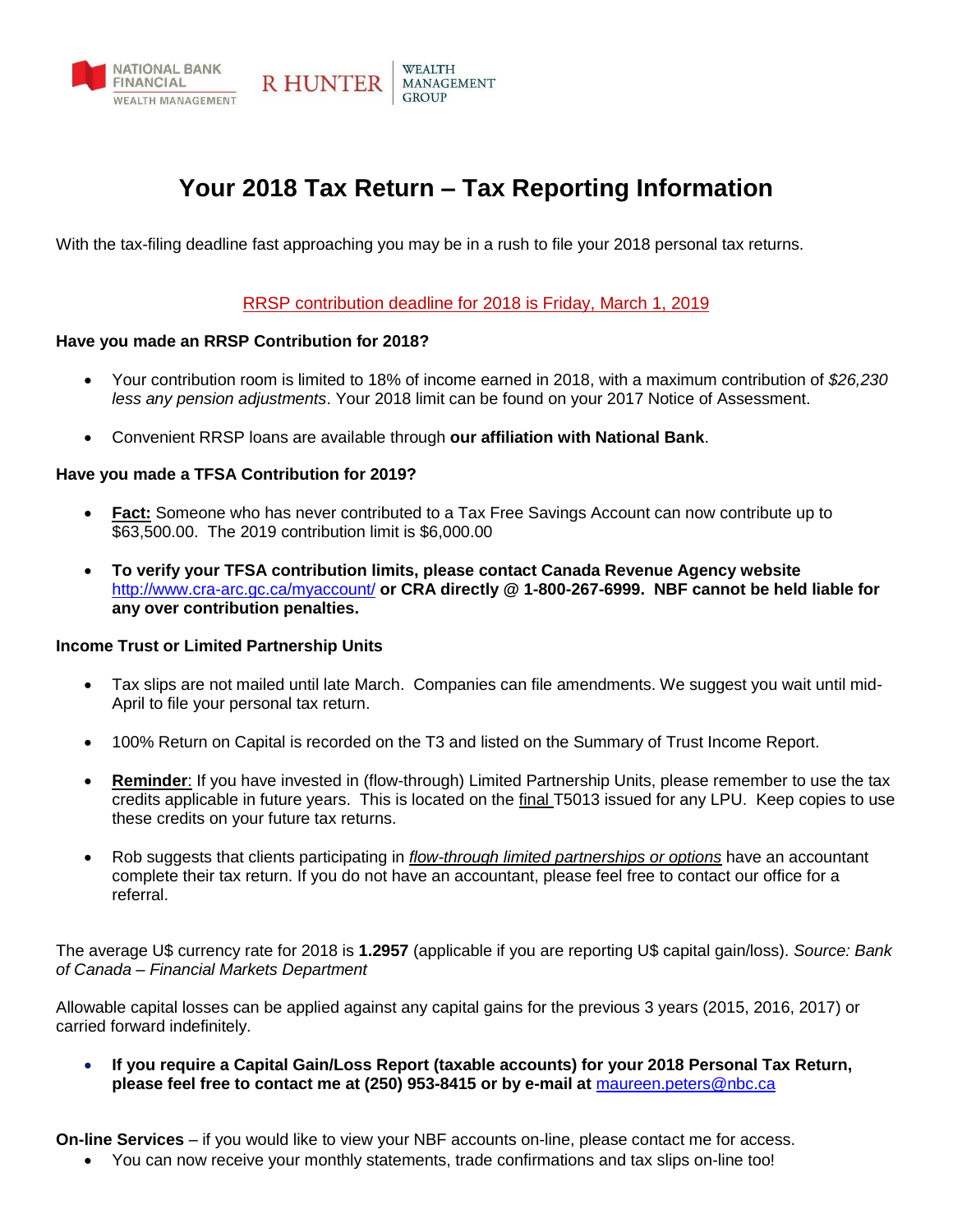## **Your personal tax return must be filed prior to mid-night of April 30th, 2019**

### **This Is When Your Tax Slips Will Be Available**

This table lists the various Canadian slips and forms that may be needed to prepare your income tax return. Since these documents reflect the transactions and income recorded during the year, some may not apply to your situation. Before completing your tax return, please ensure that you have received all your tax slips to avoid having to file an amended return.

|                | Type of income / fee                                                 | Tax slip                                                                             | Mailing deadline <sup>1</sup>  | Received |  |
|----------------|----------------------------------------------------------------------|--------------------------------------------------------------------------------------|--------------------------------|----------|--|
| Non-registered | Dividends, interest and foreign<br>income                            | T <sub>5</sub>                                                                       | February 28, 2019              |          |  |
|                | Dividends, received and paid<br>interest, foreign income<br>and fees | Investment Income Summary                                                            | February 28, 2019 <sup>3</sup> |          |  |
|                | Realized gains and losses                                            | T5008 and Trading Summary                                                            | February 28, 2019              |          |  |
|                | Income from strip coupons                                            | Interest and capital gains or losses to be<br>declared (for fiscal purposes) summary | February 28, 2019 <sup>3</sup> |          |  |
|                | Trust income <sup>2</sup>                                            | T3 and Summary of Trust Income                                                       | March 31, 2019                 |          |  |
|                | Limited partnership                                                  | T5013                                                                                | March 31, 2019                 |          |  |
| Registered     | Withdrawal from a registered account                                 |                                                                                      |                                |          |  |
|                | <b>RRSP</b>                                                          | T <sub>4</sub> RSP                                                                   | February 28, 2019              |          |  |
|                | RRIF/LRIF/LIF                                                        | T <sub>4</sub> RIF                                                                   |                                |          |  |
|                | RESP/RDSP                                                            | T <sub>4</sub> A                                                                     |                                |          |  |

1 Mailing deadline stipulated by the government.

2 As previously stated, a personalized summary helps you make sure you have received all your slips.

3 This summary is not required by the government but National Bank Financial will issue it by the indicated date, if applicable.

|                              | First 60 days of 2018 | Should have been received by March 2018 |  |
|------------------------------|-----------------------|-----------------------------------------|--|
| <b>RRSP</b><br>contributions | Remainder of 2018     | Should be received in January 2019      |  |
|                              | First 60 days of 2019 | Should be received in March 2019        |  |